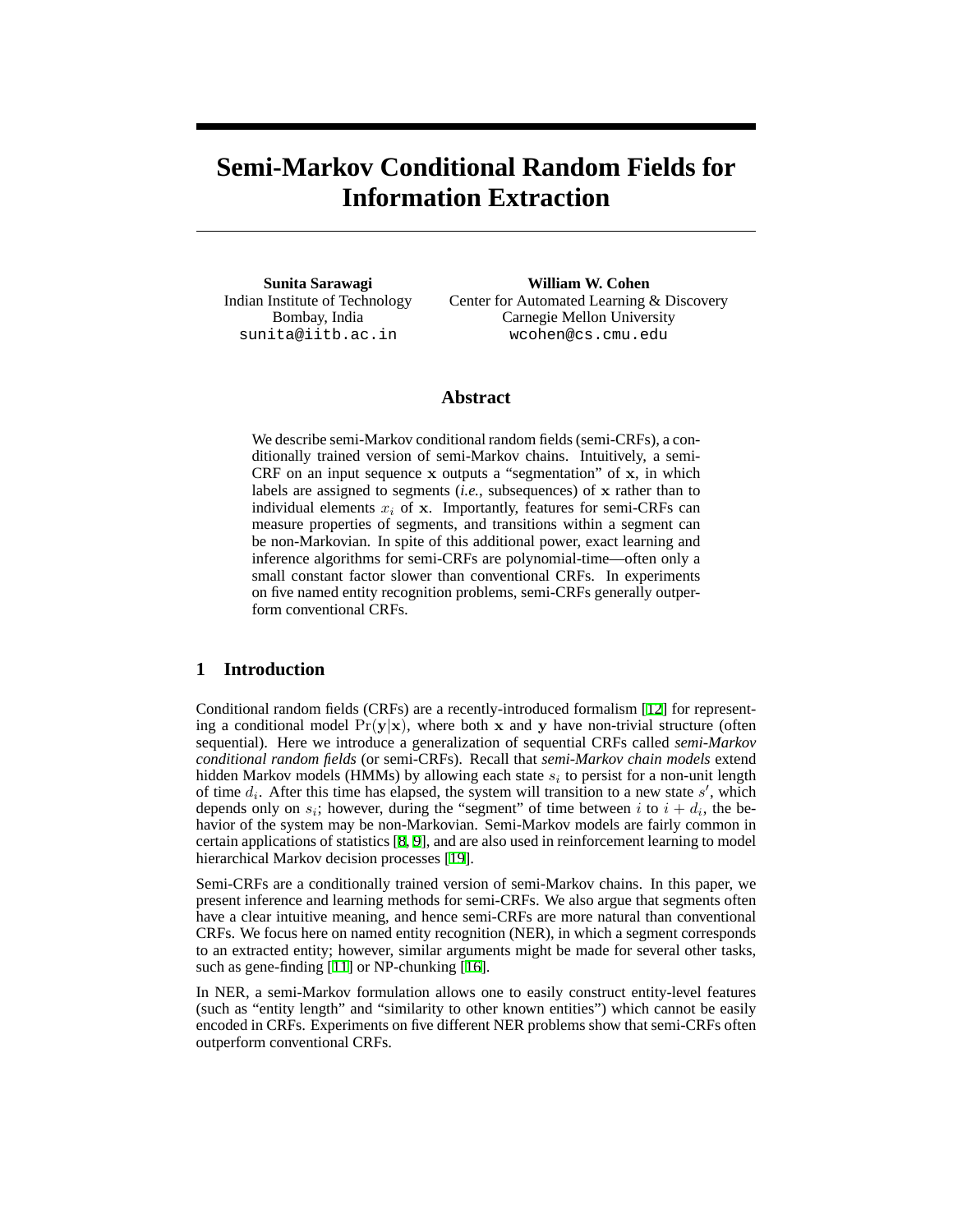## **2 CRFs and Semi-CRFs**

#### **2.1 Definitions**

A CRF models  $Pr(y|x)$  using a Markov random field, with nodes corresponding to elements of the structured object y, and potential functions that are conditional on (features of) x. Learning is performed by setting parameters to maximize the likelihood of a set of  $(x, y)$  pairs given as training data. One common use of CRFs is for sequential learning problems like NP chunking [[16\]](#page-7-5), POS tagging [\[12](#page-7-0)], and NER [\[15](#page-7-6)]. For these problems the Markov field is a chain, and  $y$  is a linear sequence of labels from a fixed set  $\mathcal{Y}$ . For instance, in the NER application, x might be a sequence of words, and y might be a sequence in  $\{I, O\}^{|x|}$ , where  $y_i = I$  indicates "word  $x_i$  is inside a name" and  $y_i = O$  indicates the opposite.

Assume a vector f of *local feature functions*  $f = \langle f^1, \ldots, f^K \rangle$ , each of which maps a pair  $(x, y)$  and an index i to a measurement  $f^k(i, x, y) \in R$ . Let  $f(i, x, y)$  be the vector of these measurements, and let  $F(x, y) = \sum_{i=1}^{|x|} f(i, x, y)$ . For the case of NER, the components of f might include the measurement  $f^{13}(i, \mathbf{x}, \mathbf{y}) = [x_i \text{ is capitalized}] \cdot [y_i = I]$ , where the indicator function  $\llbracket c \rrbracket = 1$  if c if true and zero otherwise; this implies that  $F^{\dagger 3}(\mathbf{x}, \mathbf{y})$ would be the number of capitalized words  $x_i$  paired with the label I. Following previous work [[12,](#page-7-0) [16\]](#page-7-5) we will define a conditional random field (CRF) to be an estimator of the form

$$
\Pr(\mathbf{y}|\mathbf{x}, \mathbf{W}) = \frac{1}{Z(\mathbf{x})} e^{\mathbf{W} \cdot \mathbf{F}(\mathbf{x}, \mathbf{y})}
$$
(1)

where **W** is a weight vector over the components of **F**, and  $Z(\mathbf{x}) = \sum_{\mathbf{y}'} e^{\mathbf{W} \cdot \mathbf{F}(\mathbf{x}, \mathbf{y}')}$ .

To extend this to the semi-Markov case, let  $s = \langle s_1, \ldots, s_p \rangle$  denote a *segmentation* of x, where *segment*  $s_j = \langle t_j, u_j, y_j \rangle$  consists of a *start position*  $t_j$ , an *end position*  $u_j$ , and a *label*  $y_j \in Y$ . Conceptually, a segment means that the tag  $y_j$ is given to all  $x_i$ 's between  $i = t_j$  and  $i = u_j$ , inclusive. We assume segments have positive length, and adjacent segments touch, that is  $t_j$  and  $u_j$  always satisfy  $1 \leq t_j \leq u_j \leq |\mathbf{s}|$  and  $t_{j+1} = u_j + 1$ . For NER, a correct segmentation of the sentence "I went skiing with Fernando Pereira in British Columbia" might be s =  $\langle (1, 1, O), (2, 2, O), (3, 3, \tilde{O}), (4, 4, O), (5, 6, I), (7, 7, O), (8, 9, I) \rangle$ , corresponding to the label sequence  $y = \langle O, O, O, O, I, I, O, I, I \rangle$ .

We assume a vector **g** of *segment feature functions*  $\mathbf{g} = \langle g^1, \dots, g^K \rangle$ , each of which maps a triple  $(j, \mathbf{x}, \mathbf{s})$  to a measurement  $g^k(j, \mathbf{x}, \mathbf{s}) \in R$ , and define  $\mathbf{G}(\mathbf{x}, \mathbf{s}) = \sum_{j}^{|\mathbf{s}|} \mathbf{g}(j, \mathbf{x}, \mathbf{s})$ . We also make a restriction on the features, analogous to the usual Markovian assumption made in CRFs, and assume that every component  $g^k$  of g is a function only of x,  $s_j$ , and the label  $y_{j-1}$  associated with the preceding segment  $s_{j-1}$ . In other words, we assume that every  $g^k(j, \mathbf{x}, \mathbf{s})$  can be rewritten as

<span id="page-1-1"></span>
$$
g^{k}(j, \mathbf{x}, \mathbf{s}) = g'^{k}(y_j, y_{j-1}, \mathbf{x}, t_j, u_j)
$$
\n(2)

for an appropriately defined  $g'^k$ . In the rest of the paper, we will drop the  $g'$  notation and use g for both versions of the segment-level feature functions. A *semi-CRF* is then an estimator of the form

<span id="page-1-0"></span>
$$
Pr(s|\mathbf{x}, \mathbf{W}) = \frac{1}{Z(\mathbf{x})} e^{\mathbf{W} \cdot \mathbf{G}(\mathbf{x}, \mathbf{s})}
$$
(3)

where again **W** is a weight vector for **G** and  $Z(\mathbf{x}) = \sum_{s'} e^{\mathbf{W} \cdot \mathbf{G}(\mathbf{x}, s')}$ .

#### **2.2 An efficient inference algorithm**

The *inference problem* for a semi-CRF is defined as follows: given W and x, find the best segmentation,  $\text{argmax}_{s} \Pr(s|\mathbf{x}, \mathbf{W})$ , where  $\Pr(s|\mathbf{x}, \mathbf{W})$  is defined by Equation [3](#page-1-0). An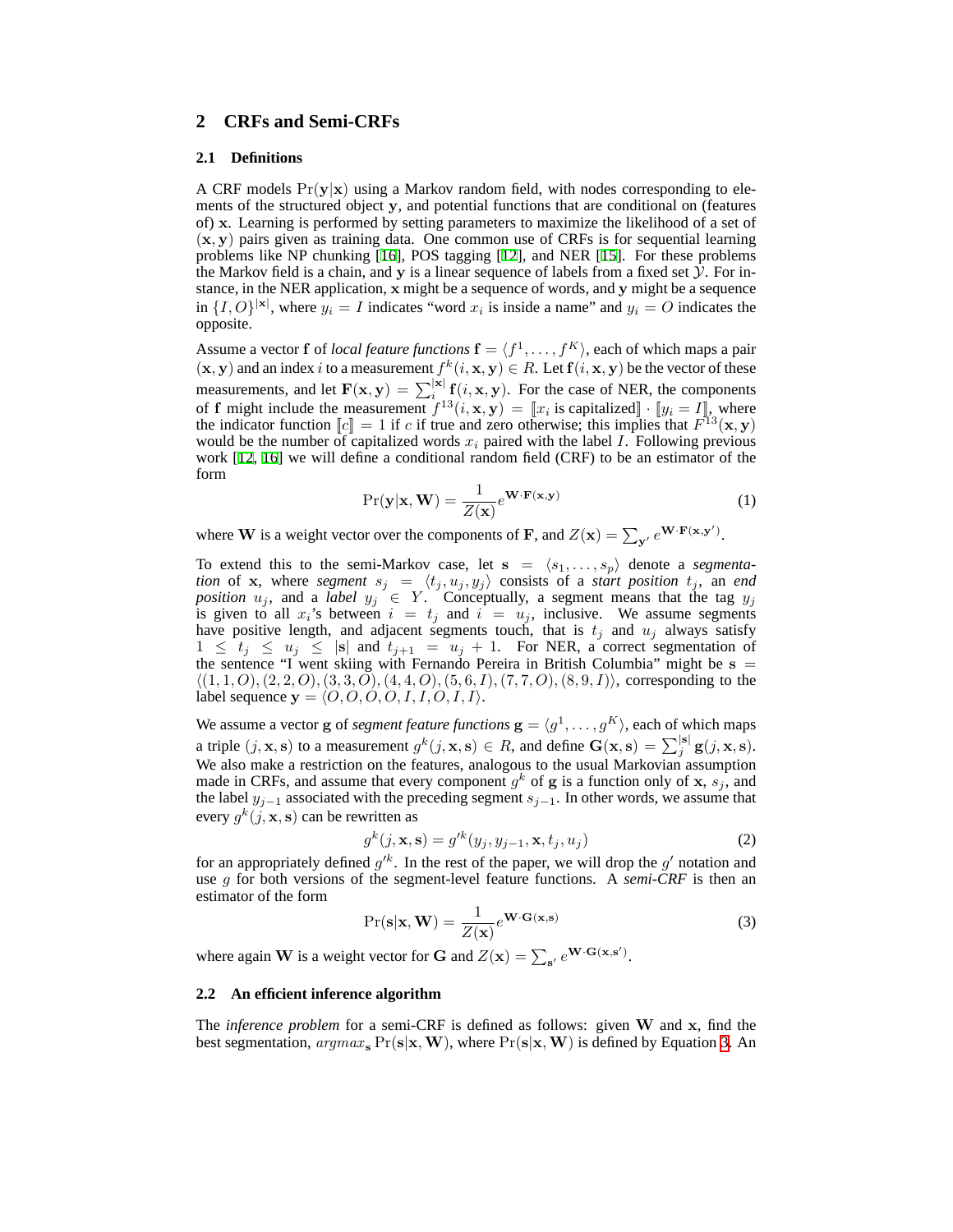efficient inference algorithm is suggested Equation [2](#page-1-1), which implies that

$$
argmax_{\mathbf{s}} \Pr(\mathbf{s}|\mathbf{x}, \mathbf{W}) = argmax_{\mathbf{s}} \mathbf{W} \cdot \mathbf{G}(\mathbf{x}, \mathbf{s}) = argmax_{\mathbf{s}} \mathbf{W} \cdot \sum_{j} \mathbf{g}(y_j, y_{j-1}, \mathbf{x}, t_j, u_j)
$$

Let  $L$  be an upper bound on segment length. Let  $s_{i:l}$  denote set of all partial segmentation starting from 1 (the first index of the sequence) to  $i$ , such that the last segment has the label y and ending position i. Let  $V_{\mathbf{x},\mathbf{g},W}(i, y)$  denote the largest value of  $W \cdot \mathbf{G}(\mathbf{x}, \mathbf{s}')$ for any  $s' \in s_{i:l}$ . Omitting the subscripts, the following recursive calculation implements a semi-Markov analog of the usual Viterbi algorithm:

<span id="page-2-0"></span>
$$
V(i,y) = \begin{cases} \max_{y',d=1...L} V(i-d,y') + \mathbf{W} \cdot \mathbf{g}(y,y',\mathbf{x},i-d,i) & \text{if } i > 0\\ 0 & \text{if } i = 0\\ -\infty & \text{if } i < 0 \end{cases} \tag{4}
$$

The best segmentation then corresponds to the path traced by  $\max_{y} V(|\mathbf{x}|, y)$ .

#### **2.3 Semi-Markov CRFs** *vs* **order-**L **CRFs**

Since conventional CRFs need not maximize over possible segment lengths  $d$ , inference for semi-CRFs is more expensive. However, Equation [4](#page-2-0) shows that the additional cost is only linear in L. For NER, a reasonable value of L might be four or five.<sup>[1](#page-2-1)</sup> Since in the worst case  $L \leq |\mathbf{x}|$ , the algorithm is always polynomial, even when L is unbounded.

For fixed  $L$ , it can be shown that semi-CRFs are no more expressive than order- $L$  CRFs. For order-L CRFs, however the additional computational cost is exponential in L. The difference is that semi-CRFs only consider sequences in which the *same* label is assigned to all L positions, rather than all  $|y|^b L$  length-L sequences. This is a useful restriction, as it leads to faster inference.

Semi-CRFs are also a natural restriction, as it is often convenient to express features in terms of segments. As an example, let  $d_j$  denote the length of a segment, and let  $\mu$ be the average length of all segments with label I. Now consider the segment feature  $g^{k_1}(j,\mathbf{x},\mathbf{s}) = (d_j - \mu)^2 \cdot [y_j = I]$ . After training, the contribution of this feature toward  $Pr(s|x)$  associated with a length-d entity will be proportional to  $e^{w_k \cdot (d-\mu)^2}$ —i.e., it allows the learner to model a Gaussian distribution of entity lengths.

In contrast, the feature  $g^{k_2}(j, \mathbf{x}, \mathbf{y}) = d_j \cdot [y_j = I]$  would model an exponential distribution of lengths. It turns out that  $g^{k_2}$  is equivalent to the local feature function  $f(i, \mathbf{x}, \mathbf{y}) = [y_i = I]$ , in the following sense: for every triple  $\mathbf{x}, \mathbf{y}, \mathbf{s}$ , where y are the tags for s,  $\sum_j g^{k_2}(j, \mathbf{x}, \mathbf{s}) = \sum_i f(i, \mathbf{s}, \mathbf{y})$ . Thus any semi-CRF model based on the single feature  $g^{k_2}$  could also be represented by a conventional CRF.

In general, a semi-CRF model can be factorized in terms of an equivalent order-1 CRF model iff the sum of the segment features can be rewritten as a sum of local features. Thus the degree to which semi-CRFs are non-Markovian depends on the feature set.

### **2.4 Learning algorithm**

During training the goal is to maximize log-likelihood over a given training set  $T =$  $\{(\mathbf{x}_{\ell}, \mathbf{s}_{\ell})\}_{\ell=1}^N$ . Following the notation of Sha and Pereira [[16\]](#page-7-5), we express the loglikelihood over the training sequences as

<span id="page-2-2"></span>
$$
L(\mathbf{W}) = \sum_{\ell} \log \Pr(\mathbf{s}_{\ell} | \mathbf{x}_{\ell}, \mathbf{W}) = \sum_{\ell} (\mathbf{W} \cdot \mathbf{G}(\mathbf{x}_{\ell}, \mathbf{s}_{\ell}) - \log Z_{\mathbf{W}}(\mathbf{x}_{\ell}))
$$
(5)

<span id="page-2-1"></span><sup>&</sup>lt;sup>1</sup> Assuming that non-entity words are placed in unit-length segments, as we do below.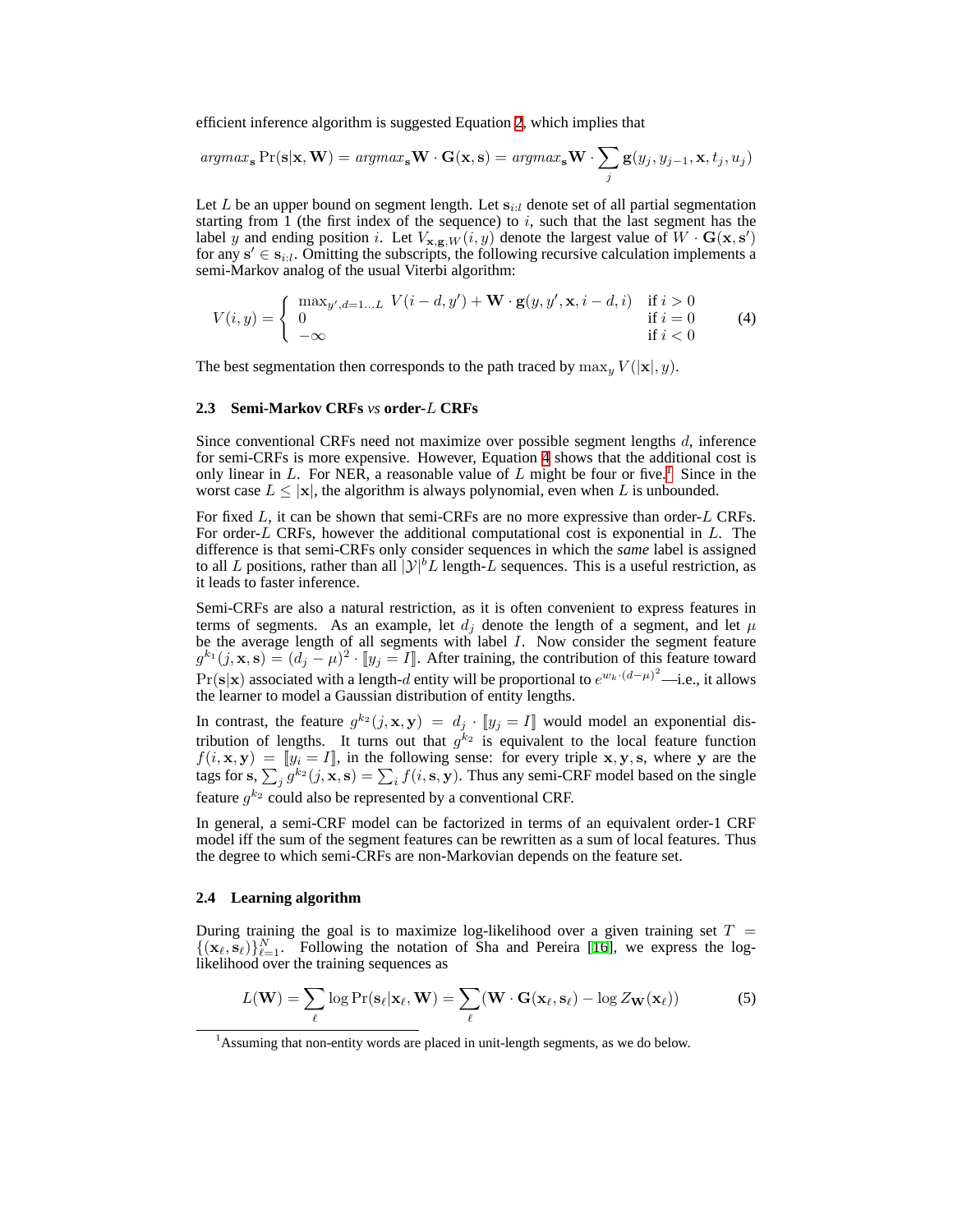We wish to find a W that maximizes  $L(W)$ . Equation [5](#page-2-2) is convex, and can thus be maximized by gradient ascent, or one of many related methods. (In our implementation we use a limited-memory quasi-Newton method [[13,](#page-7-7) [14\]](#page-7-8).) The gradient of  $L(\mathbf{W})$  is the following:

$$
\nabla L(\mathbf{W}) = \sum_{\ell} \mathbf{G}(\mathbf{x}_{\ell}, \mathbf{s}_{\ell}) - \frac{\sum_{\mathbf{s}'} \mathbf{G}(\mathbf{s}', \mathbf{x}_{\ell}) e^{\mathbf{W} \cdot \mathbf{G}(\mathbf{x}_{\ell}, \mathbf{s}')}}{Z_{\mathbf{W}}(\mathbf{x}_{\ell})}
$$
(6)

$$
= \sum_{\ell} \mathbf{G}(\mathbf{x}_{\ell}, \mathbf{s}_{\ell}) - E_{\text{Pr}(\mathbf{s}'|\mathbf{W})} \mathbf{G}(\mathbf{x}_{\ell}, \mathbf{s}') \tag{7}
$$

The first set of terms are easy to compute. However, we must use the Markov property of G and a dynamic programming step to compute the normalizer,  $Z_{\mathbf{W}}(\mathbf{x}_{\ell})$ , and the expected value of the features under the current weight vector,  $E_{\text{Pr}(\mathbf{s}'|\mathbf{W})} \mathbf{G}(\mathbf{x}_\ell, \mathbf{s}')$ . We thus define  $\alpha(i, y)$  as the value of  $\sum_{s' \in s_{i:y}} e^{W \cdot G(s', x)}$  where again  $s_{i:y}$  denotes all segmentations from 1 to *i* ending at *i* and labeled y. For  $i > 0$ , this can be expressed recursively as

$$
\alpha(i, y) = \sum_{d=1}^{L} \sum_{y' \in \mathcal{Y}} \alpha(i - d, y') e^{\mathbf{W} \cdot \mathbf{g}(y, y', \mathbf{x}, i - d, i)}
$$

with the base cases defined as  $\alpha(0, y) = 1$  and  $\alpha(i, y) = 0$  for  $i < 0$ . The value of  $Z_{\mathbf{W}}(\mathbf{x})$ can then be written as  $Z_{\mathbf{W}}(\mathbf{x}) = \sum_{y}^{y} \alpha(|\mathbf{x}|, y)$ .

A similar approach can be used to compute the expectation  $\sum_{s'} G(x_\ell, s') e^{W \cdot G(x_\ell, s')}$ . For the k-th component of G, let  $\eta^k(i, y)$  be the value of the sum  $\sum_{s' \in s_{i,y}} G^k(s', x_\ell) e^{\mathbf{W} \cdot \mathbf{G}(\mathbf{x}_\ell, s')}$ , restricted to the part of the segmentation ending at position *i*. The following recursion<sup>[2](#page-3-0)</sup> can then be used to compute  $\eta^k(i, y)$ :

$$
\eta^k(i,y) = \sum_{d=1}^L \sum_{y' \in \mathcal{Y}} (\eta^k(i-d,y') + \alpha(i-d,y')g^k(y,y',\mathbf{x},i-d,i))e^{\mathbf{W} \cdot \mathbf{g}(y,y',\mathbf{x},i-d,i)}
$$

Finally we let  $E_{\Pr(\mathbf{s}'|\mathbf{W})} G^k(\mathbf{s}', \mathbf{x}) = \frac{1}{Z_{\mathbf{W}}(\mathbf{x})} \sum_y \eta^k(|\mathbf{x}|, y)$ .

## **3 Experiments with NER data**

#### **3.1 Baseline algorithms and datasets**

In our experiments, we trained semi-CRFs to mark entity segments with the label  $I$ , and put non-entity words into unit-length segments with label O. We compared this with two versions of CRFs. The first version, which we call CRF/1, labels words inside and outside entities with I and O, respectively. The second version, called CRF/4, replaces the I tag with four tags  $B, E, C$ , and U, which depend on where the word appears in an entity [[2\]](#page-7-9).

We compared the algorithms on five NER problems, associated with three different corpora. The *Address* corpus contains 4,226 words, and consists of 395 home addresses of students in a major university in India [\[1](#page-6-0)]. We considered extraction of city names and state names from this corpus. The *Jobs* corpus contains 73,330 words, and consists of 300 computerrelated job postings [\[4](#page-7-10)]. We considered extraction of company names and job titles. The 18,121-word *Email* corpus contains 216 email messages taken from the CSPACE email corpus [\[10\]](#page-7-11), which is mail associated with a 14-week, 277-person management game. Here we considered extraction of person names.

<span id="page-3-0"></span> $2$ As in the forward-backward algorithm for chain CRFs [\[16](#page-7-5)], space requirements here can be reduced from  $ML|y|$  to  $M|y|$ , where M is the length of the sequence, by pre-computing an appropriate set of  $\beta$  values.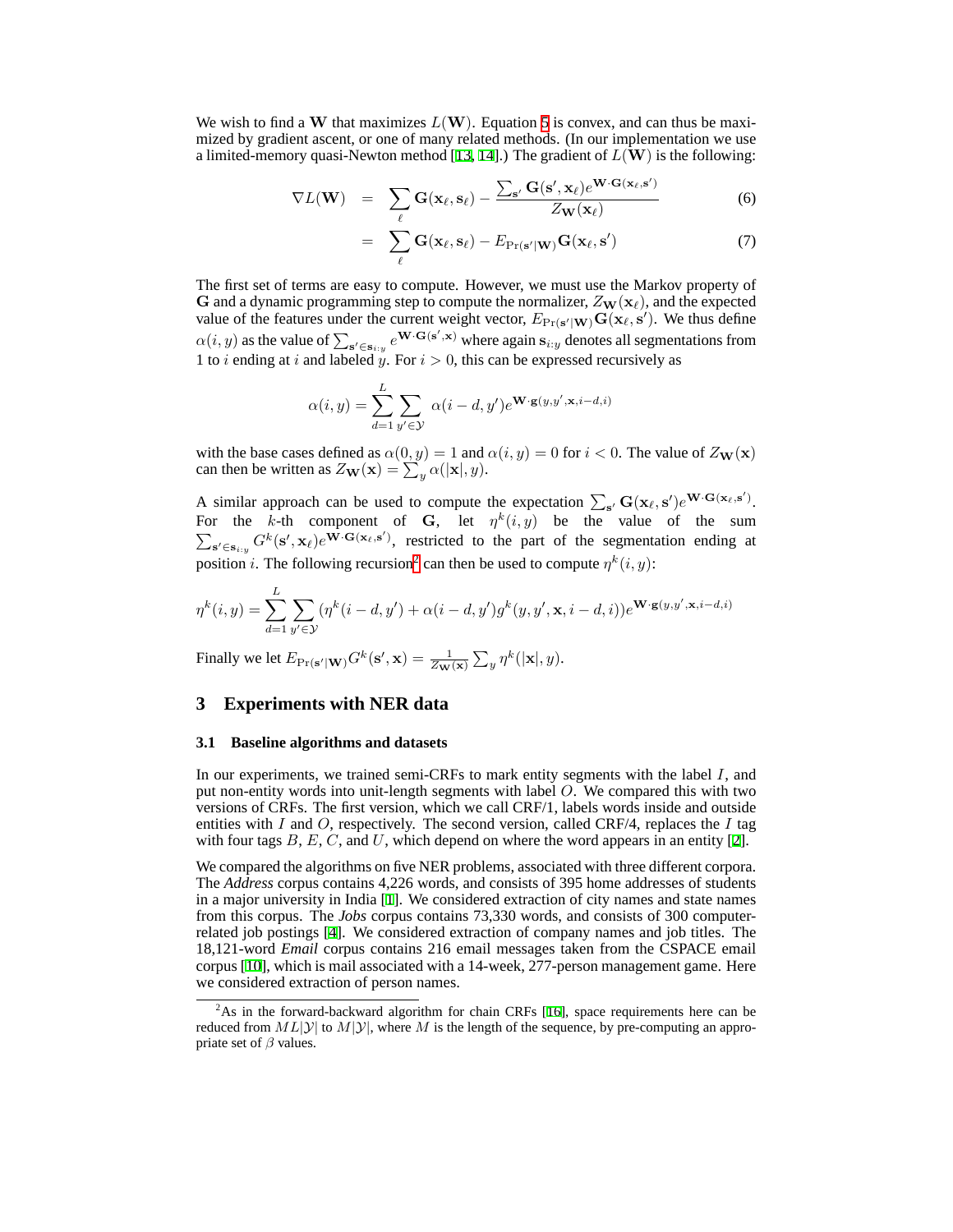#### **3.2 Features**

As features for CRF, we used indicators for specific words at location  $i$ , or locations within three words of  $i$ . Following previous NER work  $[7]$  $[7]$ , we also used indicators for capitalization/letter patterns (such as "Aa+" for a capitalized word, or "D" for a single-digit number).

As features for semi-CRFs, we used the same set of word-level features, as well their logical extensions to segments. Specifically, we used indicators for the phrase inside a segment and the capitalization pattern inside a segment, as well as indicators for words and capitalization patterns in 3-word windows before and after the segment. We also used indicators for each segment length  $(d = 1, \ldots, L)$ , and combined all word-level features with indicators for the beginning and end of a segment.

To exploit more of the power of semi-CRFs, we also implemented a number of dictionaryderived features, each of which was based on different dictionary  $D$  and similarity function sim. Letting  $\mathbf{x}_{s_j}$  denote the subsequence  $\langle x_{t_j} \dots x_{u_j} \rangle$ , a dictionary feature is defined as  $g^{D,sim}(j, \mathbf{x}, \mathbf{s}) = argmax_{u \in D} sim(\mathbf{x}_{s_j}, u)$ —*i.e.*, the distance from the word sequence  $\mathbf{x}_{s_j}$ to the closest element in *D*.

For each of the extraction problems, we assembled one *external dictionary* of strings, which were similar (but not identical) to the entity names in the documents. For instance, for city names in the *Address data*, we used a web page listing cities in India. Due to variations in the way entity names are written, rote matching these dictionaries to the data gives relatively low F1 values, ranging from 22% (for the job-title extraction task) to 57% (for the person-name task). We used three different similarity metrics (Jaccard, TFIDF, and JaroWinkler) which are known to work well for name-matching in data integration tasks [[5\]](#page-7-13). All of the distance metrics are non-Markovian—*i.e.*, the distance-based segment features cannot be decomposed into sums of local features. More detail on the distance metrics, feature sets, and datasets above can be found elsewhere [[6\]](#page-7-14).

We also extended the semi-CRF algorithm to construct, on the fly, an *internal segment dictionary* of segments labeled as entities in the training data. To make measurements on training data similar to those on test data, when finding the closest neighbor of  $x_{s_j}$  in the internal dictionary, we excluded all strings formed from x, thus excluding matches of  $x_{s_j}$  to itself (or subsequences of itself). This feature could be viewed as a sort of nearest-neighbor classifier; in this interpretation the semi-CRF is performing a sort of bi-level stacking [\[20](#page-7-15)].

For completeness in the experiments, we also evaluated local versions of the dictionary features. Specifically, we constructed dictionary features of the form  $f^{D,sim}(i, x, y) =$  $argmax_{u \in D} sim(x_i, u)$ , where *D* is either the external dictionary used above, or an *internal word dictionary* formed from all words contained in entities. As before, words in x were excluded in finding near neighbors to  $x_i$ .

#### **3.3 Results and Discussion**

We evaluated F1-measure performance<sup>[3](#page-4-0)</sup> of CRF/1, CRF/4, and semi-CRFs, with and without internal and external dictionaries. A detailed tabulation of the results are shown in Table [1,](#page-5-0) and Figure [1](#page-5-1) shows F1 values plotted against training set size for a subset of three of the tasks, and four of the learning methods. In each experiment performance was averaged over seven runs, and evaluation was performed on a hold-out set of 30% of the documents. In the table the learners are trained with 10% of the available data—as the curves show, performance differences are often smaller with more training data. Gaussian priors were used for all algorithms, and for semi-CRFs, a fixed value of  $L$  was chosen for each dataset based on observed entity lengths. This ranged between 4 and 6 for the different datasets.

In the baseline configuration in which no dictionary features are used, semi-CRFs perform

<span id="page-4-0"></span><sup>3</sup> F1 is defined as 2\*precision\*recall/(precision+recall.)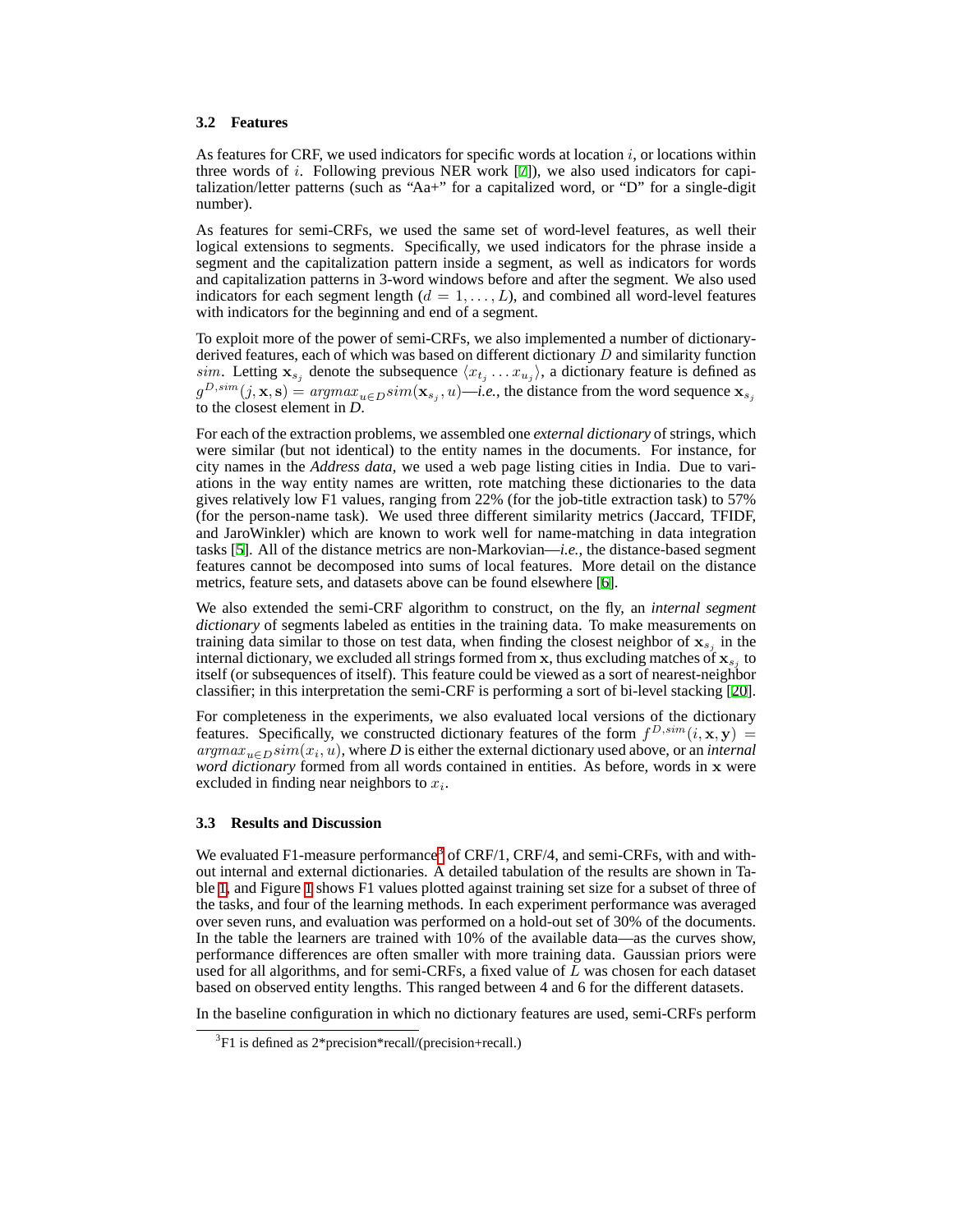

Figure 1: F1 as a function of training set size. Algorithms marked with "+dict" include external dictionary features, and algorithms marked with "+int" include internal dictionary features. We do not use internal dictionary features for CRF/4 since they lead to reduced accuracy.

<span id="page-5-1"></span>

|          | baseline | $+$ internal dict |                  | +external dict |                  | +both dictionaries |                  |                 |
|----------|----------|-------------------|------------------|----------------|------------------|--------------------|------------------|-----------------|
|          | F1       | F1                | $\triangle$ base | F1             | $\triangle$ base | F1                 | $\triangle$ base | $\Delta$ extern |
| CRF/1    |          |                   |                  |                |                  |                    |                  |                 |
| state    | 20.8     | 44.5              | 113.9            | 69.2           | 232.7            | 55.2               | 165.4            | $-67.3$         |
| title    | 28.5     | 3.8               | $-86.7$          | 38.6           | 35.4             | 19.9               | $-30.2$          | $-65.6$         |
| person   | 67.6     | 48.0              | $-29.0$          | 81.4           | 20.4             | 64.7               | $-4.3$           | $-24.7$         |
| city     | 70.3     | 60.0              | $-14.7$          | 80.4           | 14.4             | 69.8               | $-0.7$           | $-15.1$         |
| company  | 51.4     | 16.5              | $-67.9$          | 55.3           | 7.6              | 15.6               | $-69.6$          | $-77.2$         |
| CRF/4    |          |                   |                  |                |                  |                    |                  |                 |
| state    | 15.0     | 25.4              | 69.3             | 46.8           | 212.0            | 43.1               | 187.3            | $-24.7$         |
| title    | 23.7     | 7.9               | $-66.7$          | 36.4           | 53.6             | 14.6               | $-38.4$          | $-92.0$         |
| person   | 70.9     | 64.5              | $-9.0$           | 82.5           | 16.4             | 74.8               | 5.5              | $-10.9$         |
| city     | 73.2     | 70.6              | $-3.6$           | 80.8           | 10.4             | 76.3               | 4.2              | $-6.1$          |
| company  | 54.8     | 20.6              | $-62.4$          | 61.2           | 11.7             | 25.1               | $-54.2$          | $-65.9$         |
| semi-CRF |          |                   |                  |                |                  |                    |                  |                 |
| state    | 25.6     | 35.5              | 38.7             | 62.7           | 144.9            | 65.2               | 154.7            | 9.8             |
| title    | 33.8     | 37.5              | 10.9             | 41.1           | 21.5             | 40.2               | 18.9             | $-2.5$          |
| person   | 72.2     | 74.8              | 3.6              | 82.8           | 14.7             | 83.7               | 15.9             | 1.2             |
| city     | 75.9     | 75.3              | $-0.8$           | 84.0           | 10.7             | 83.6               | 10.1             | $-0.5$          |
| company  | 60.2     | 59.7              | $-0.8$           | 60.9           | 1.2              | 60.9               | 1.2              | 0.0             |

<span id="page-5-0"></span>Table 1: Comparing various methods on five IE tasks, with and without dictionary features. The column ∆base is percentage change in F1 values relative to the baseline. The column ∆extern is is change relative to using only external-dictionary features.

best on all five of the tasks. When internal dictionary features are used, the performance of semi-CRFs is often improved, and never degraded by more than 2.5%. However, the less-natural local version of these features often leads to substantial performance losses for CRF/1 and CRF/4. Semi-CRFs perform best on nine of the ten task variants for which internal dictionaries were used. The external-dictionary features are helpful to all the algorithms. Semi-CRFs performs best on three of five tasks in which only external dictionaries were used.

Overall, semi-CRF performs quite well. If we consider the tasks with and without external dictionary features as separate "conditions", then semi-CRFs using all available information[4](#page-5-2) outperform both CRF variants on eight of ten "conditions".

We also compared semi-CRF to order- $L$  CRFs, with various values of  $L<sup>5</sup>$  $L<sup>5</sup>$  $L<sup>5</sup>$  In Table [2](#page-6-1) we

<span id="page-5-2"></span><sup>&</sup>lt;sup>4</sup>I.e., the both-dictionary version when external dictionaries are available, and the internaldictionary only version otherwise.

<span id="page-5-3"></span><sup>&</sup>lt;sup>5</sup>Order-L CRFs were implemented by replacing the label set  $\mathcal Y$  with  $\mathcal Y^L$ . We limited experiments to  $L \leq 3$  for computational reasons.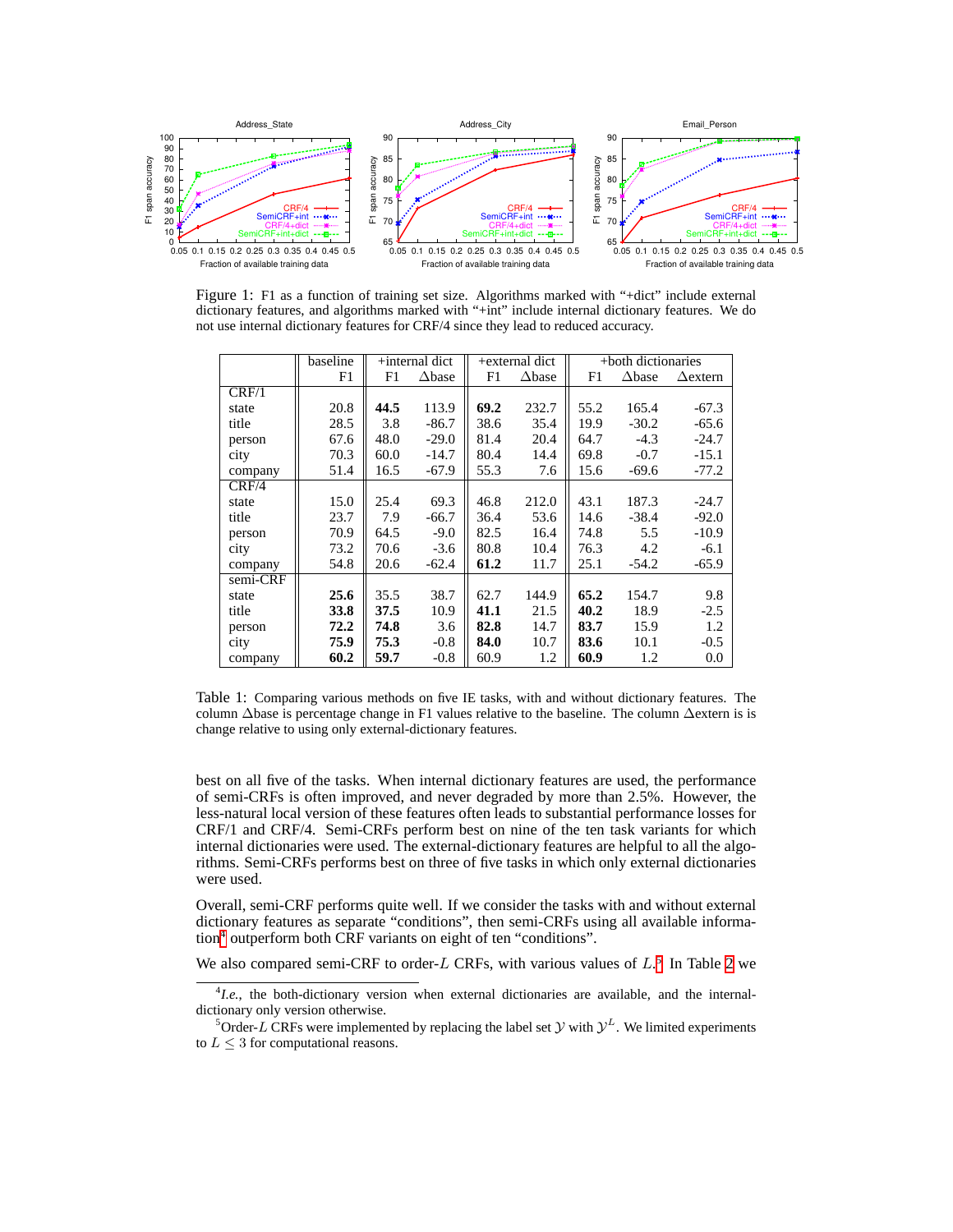|                     |       | CRF/1 |       |      | semi-CRF |            |      |
|---------------------|-------|-------|-------|------|----------|------------|------|
|                     | $L=1$ | $L=2$ | $L=3$ | $=$  | $L=2$    | $\ell = 3$ |      |
| Address_State       | 20.8  | 20.1  | 19.2  | .5.0 | 16.4     | 16.4       |      |
| <b>Address City</b> | 70.3  |       |       | 73.2 | 73.9     |            | 75.9 |
| Email persons       | 67.6  |       | 66.7  | 70.9 | 70.7     | 70.4       |      |

<span id="page-6-1"></span>Table 2: F1 values for different order CRFs

show the result for  $L = 1$ ,  $L = 2$ , and  $L = 3$ , compared to semi-CRF. For these tasks, the performance of CRF/4 and CRF/1 does not seem to improve much by simply increasing order.

## **4 Related work**

Semi-CRFs are similar to nested HMMs [[1\]](#page-6-0), which can also be trained discriminitively [[17\]](#page-7-16). The primary difference is that the "inner model" for semi-CRFs is of short, uniformly-labeled segments with non-Markovian properties, while nested HMMs allow longer, diversely-labeled, Markovian "segments".

Dyanamic CRFs [\[18](#page-7-17)] can, with an appropriate network architecture, be used to implement semi-CRFs. Another non-Markovian model recently used for NER is relational Markov networks (RMNs) [\[3](#page-7-18)]. However, in both dynamic CRFs and RMNs, inference is not tractable, so a number of approximations must be made in training and classification. An interesting question for future research is whether the tractible extension to CRF inference considered here can can be used to improve inference methods for RMNs or dynamic CRFs.

In recent prior work [\[6](#page-7-14)], we investigated semi-Markov learning methods for NER based on a voted perceptron training algorithm [[7](#page-7-12)]. The voted perceptron has some advantages in ease of implementation, and efficiency.<sup>[6](#page-6-2)</sup> However, semi-CRFs perform somewhat better, on average, than our perceptron-based learning algorithm. Probabilistically-grounded approaches like CRFs also are preferable to margin-based approaches like the voted perceptron in certain settings, *e.g.*, when it necessary to estimate confidences in a classification.

# **5 Concluding Remarks**

Semi-CRFs are a tractible extension of CRFs that offer much of the power of higher-order models without the associated computational cost. A major advantage of semi-CRFs is that they allow features which measure properties of segments, rather than individual elements. For applications like NER and gene-finding [[11\]](#page-7-4), these features can be quite natural.

## **Appendix**

An implementation of semi-CRFs is available at http://crf.sourceforge.net, and a NER package that uses it is available on http://minorthird.sourceforge.net.

## **References**

<span id="page-6-0"></span>[1] V. R. Borkar, K. Deshmukh, and S. Sarawagi. Automatic text segmentation for extracting structured records. In *Proc. ACM SIGMOD International Conf. on Management of Data*, Santa Barabara,USA, 2001.

<span id="page-6-2"></span><sup>&</sup>lt;sup>6</sup> In particular, the voted perceptron algorithm is more stable numerically, as it does not need to compute a partition function. Our CRF implementation does all computations in log space, which is relatively expensive.